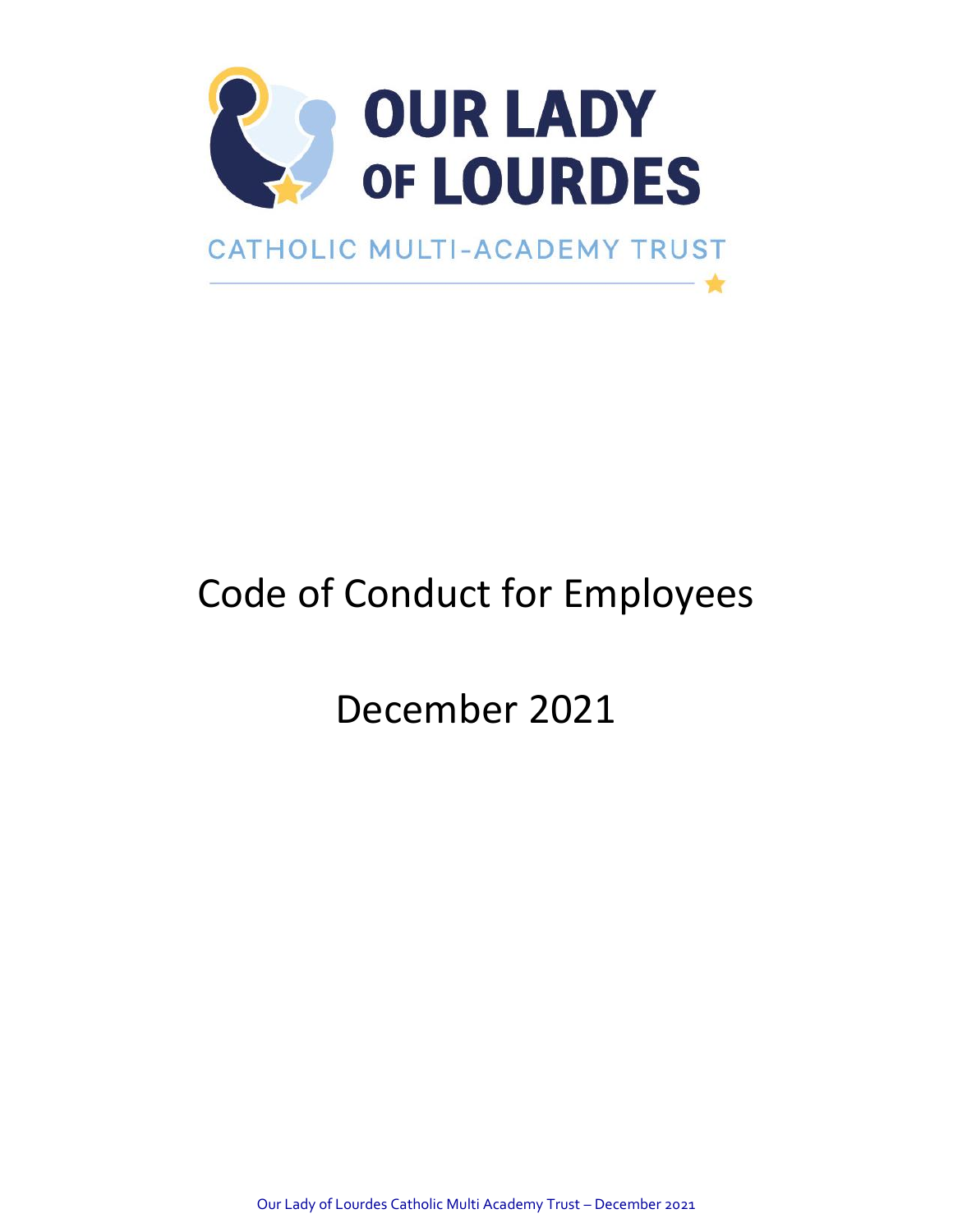

Key principles:

All staff must

- be committed actively to safeguarding the interests of our children and young people
- be committed to upholding the Catholic ethos of the CMAT at all times
- be role models for our children and young people and as such aspire to model the highest standards of behaviour, in and out of work
- work proactively to uphold the principles of equality and diversity
- demonstrate the highest levels of personal integrity, honesty and confidentiality in their professional roles and relationships
- treat all colleagues, pupils, students, parents and other visitors with respect and dignity
- understand the responsibilities, which are part of their employment or role and be aware that sanctions will be applied if these provisions are breached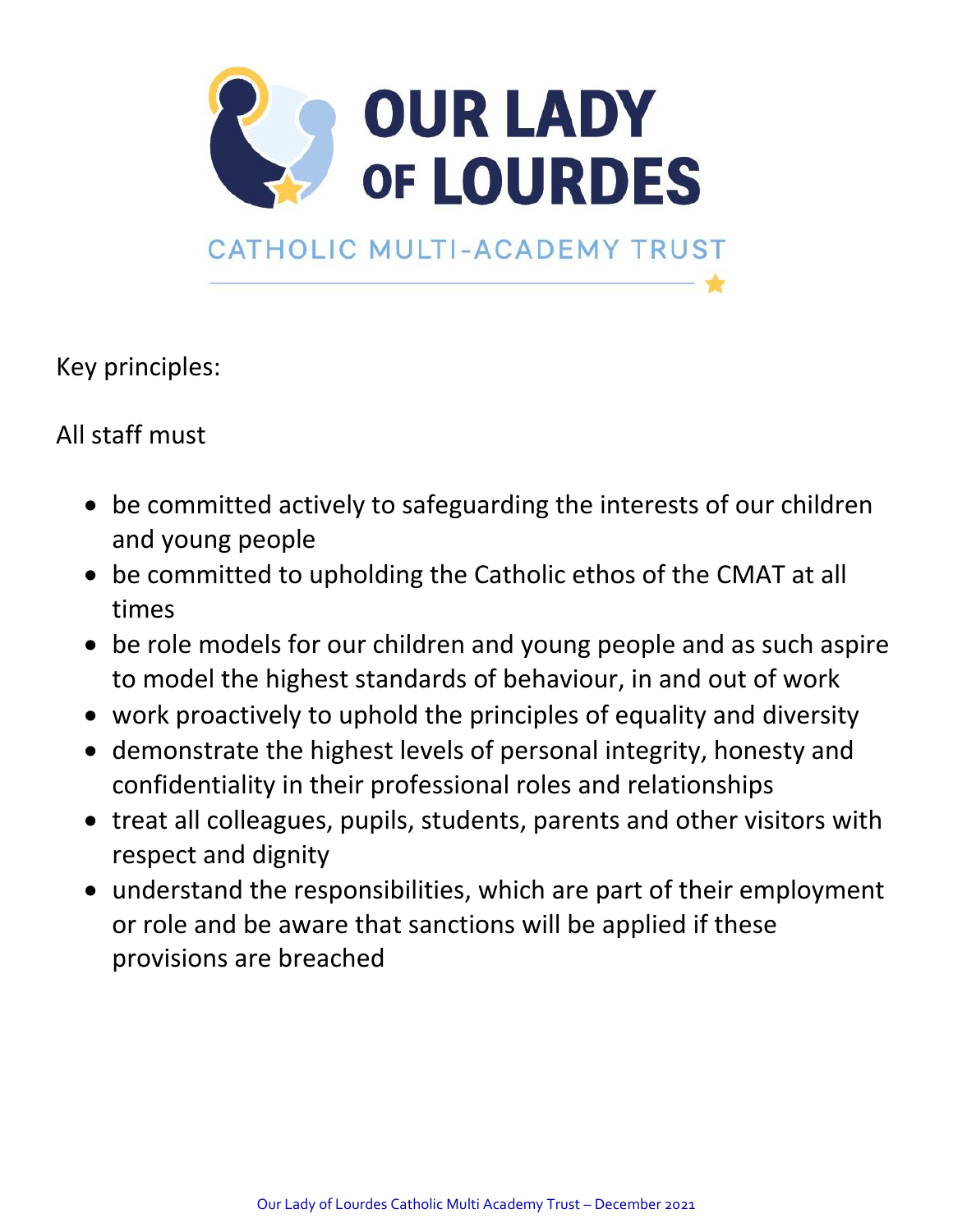# **Contents**

- 1 Purpose
- 2 Scope
- 3 Safeguarding and Promoting the Welfare of Children
- 4 Duty of Care
- 5 Health & Safety
- 6 Conduct, Honesty and Personal Integrity
- 7 Tackling Discrimination
- 8 Professional Boundaries and Relationships
- 9 Confidentiality and protection of data
- 10 Physical Contact with Students
- 11 Social Contact with Students
- 12 Working one to one with Students
- 13 Dress and Appearance
- 14 Gifts and Hospitality
- 15 Keeping within the Law
- 16 Conduct Outside of Work and at work related functions
- 17 Low Level Concerns 'Keeping Children Safe in Education' September 2021
- 18 Undertaking additional employment
- 19 Personal use of Social Media
- 20 Review

#### *Romans 12:16-18*

*Have the same concern for everyone. Do not be proud, but accept humble duties. Do not think of yourselves as wise. If someone has done you wrong, do not repay him with a wrong. Try to do what everyone considers to be good. Do everything possible on your part to live in peace with everybody.*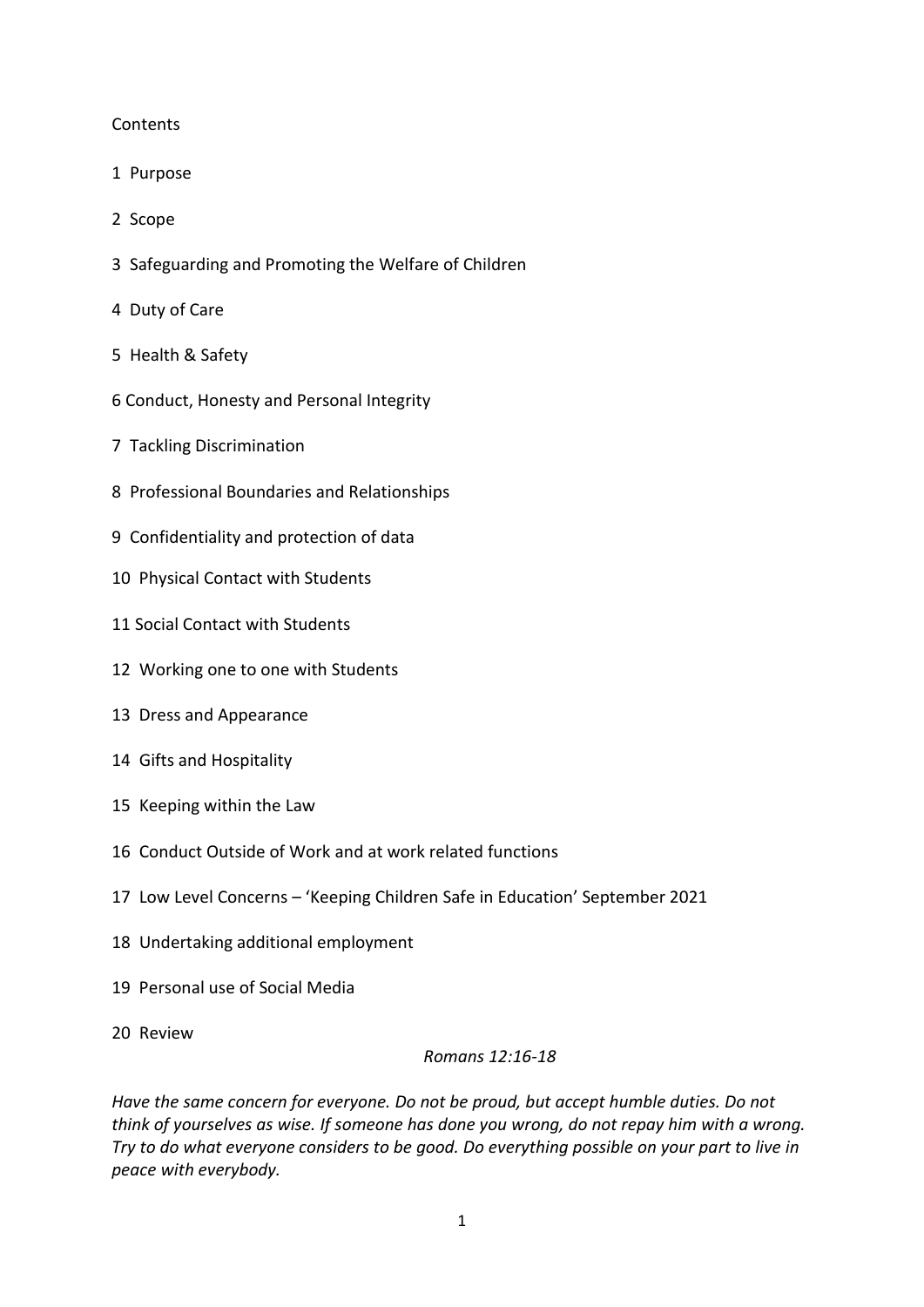# **1 Purpose**

- 1.1 The aim of this Code of Conduct for employees is to set out the standards of conduct expected of all staff and to provide further information for employees. This should be read in conjunction with our Disciplinary Policy and, for members of the Teaching Staff, the Teachers' Standards.
- 1.2 This Code should make it clear to employees the expectations the School/CMAT has of them. Employees should note that this Code is not exhaustive in defining acceptable and unacceptable standards of conduct and employees must use common sense in adhering to the underpinning principles. If any employee is ever unsure what the expectations are in any given circumstance they should speak to their Line Manager/Headteacher.
- 1.3 This Code does not form part of any employee's contract of employment and it may be amended at any time.
- 1.4 Employee should be aware that a failure to comply with the provisions contained in this Code of Conduct could result in disciplinary action being taken including dismissal.

#### **2 Scope**

- 2.1 The Code applies to all employees regardless of length of service including those in their probationary period. Casual and self-employer workers, agency staff and volunteers are also expected to observe the standards of behaviour set out in this Code.
- 2.2 As recognisable figures in the local community the behaviour and conduct of staff of the School/CMAT, outside of work, can impact on their employment. Therefore conduct outside work may be treated as a disciplinary matter if it is considered that it is relevant to the employee's employment (see disciplinary rules).

# **3 Safeguarding and Promoting the Welfare of Children**

- 3.1 All employees are responsible for safeguarding children and promoting their welfare. There is a duty to safeguard pupils/students from:
	- Physical abuse
	- Sexual abuse
	- Emotional abuse, including verbal assaults
	- Neglect
	- Unequal treatment or discrimination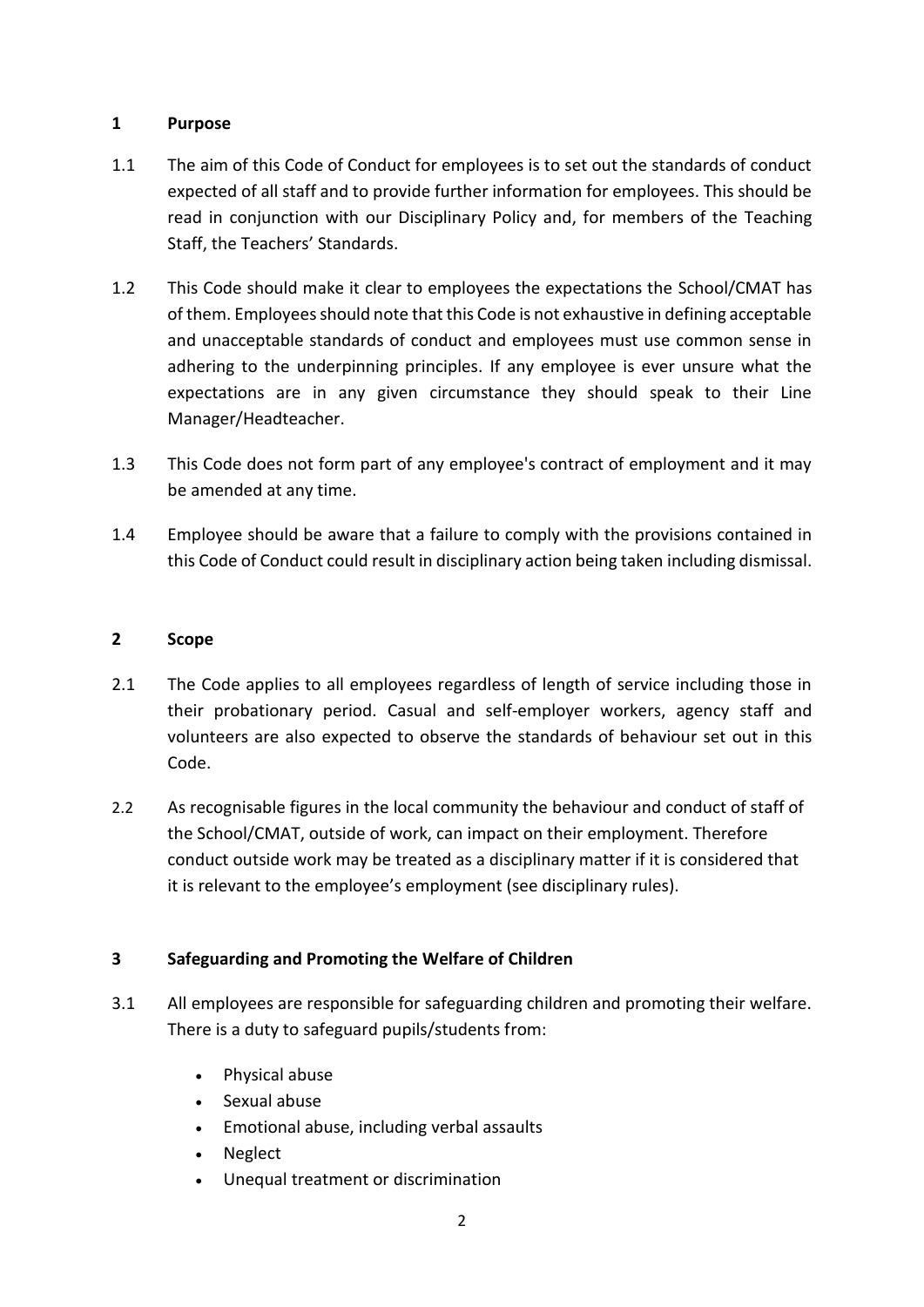This means that employees are required to take action to protect children from maltreatment, prevent impairment of children's health or development and ensure that children grow up in circumstances consistent with the provision of safe and effective care. This will enable all children to have the best outcomes. This duty means that staff must inform their Line Manager/Headteacher, or suitable senior person in their absence, if they believe a colleague or visitor is behaving in a way that compromises the safety or well being of any child or young person.

- 3.2 All employees must be aware of the signs of abuse and neglect and know what action to take if these are identified.
- 3.3 To do this employees must have fully read and understood our Safeguarding/Child Protection Policy, have undertaken Safeguarding training as required by the School/CMAT, be aware of our systems for keeping children safe and must follow the guidance in these policies at all times. Employees must be aware that the duty to safeguard our children and young people includes the duty to report any concerns to the school's Designated Safeguarding Lead (DSL) for child protection. All staff are also required to read at least Part 1 of the latest version of the Department for Education (DfE) statutory document 'Keeping Children Safe in Education' which is available from the Headteacher or via the Gov.uk website <https://www.gov.uk/government/publications/keeping-children-safe-in-education>

Staff must also be familiar with the document "Guidance for safer working practice for those working with children and young people in education settings" (Safer Recruitment Consortium, May 2019) and must comply with the expectations detailed in that document. A link to the Safer Recruitment Consortium website is provided below and the Guidance document is available by clicking on the link in the 'Guidance for safer working practice' section:

#### <https://saferrecruitmentconsortium.org/>

- 3.4 Employees must treat all pupils with dignity and respect. Employees must not make jokes or sarcastic comments at the expenses of pupils, embarrass or humiliate pupils or discriminate for or against them.
- 3.5 All employees must cooperate with colleagues and with external agencies where necessary.
- 3.6 Employees must comply with the CMAT's IT and Social Media Policies and should note that the use of personal mobile phones or devices to record or photograph children or young people is prohibited.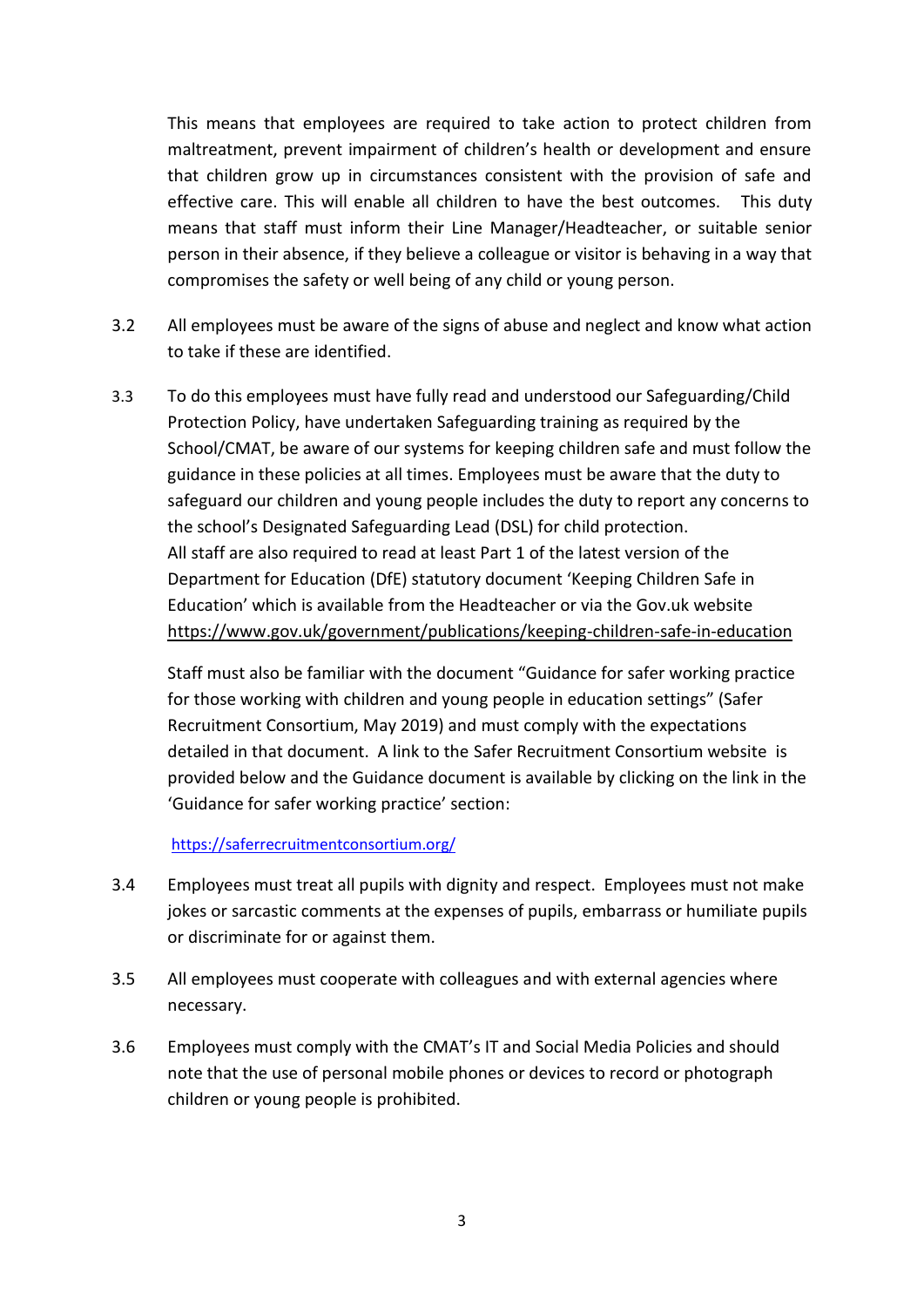# **4 Duty of Care**

Staff must:

- Understand the responsibilities, which are part of their employment or role, and be aware that sanctions will be applied if these provisions are breached
- Always act, and be seen to act, in the best interests of our pupils and young people
- Avoid any conduct which would lead any reasonable person to question their motivation and/or intentions
- Take responsibility for their own actions and behaviour.

# **5 Health & Safety**

# **All employees must ensure that they:**

- Familiarise themselves with the Health and Safety statements produced by the School as published in the Staff Handbook or issued by the CMAT
- Read and understand the School's/CMAT's Health and Safety Policy
- Comply with Health and Safety Regulations and use any safety equipment and protective clothing which is supplied to you by the School/CMAT
- Comply with any hygiene requirements
- Comply with any accident reporting requirements
- Never act in a way which might cause risk or damage to any other members of the school community or visitors.
- Inform their line manager of any paid work undertaken elsewhere.

# **6 Conduct, Honesty and Personal Integrity**

- 6.1 Employees are expected to demonstrate consistently high standards of personal and professional conduct. The following statements define the behaviour and attitudes which set the required standard for conduct at our CMAT.
- 6.2 To have regard at all times for the Catholic character of the School and the CMAT and not, at any time, do anything in any way detrimental or prejudicial to this. Employees uphold public trust in our Schools and the CMAT and maintain high standards of ethics and behaviour, within and outside the School/CMAT, by:
	- Treating pupils/ student, colleagues, parents/carers and others with dignity, building relationships rooted in mutual respect, and at all times observing proper boundaries appropriate to their professional position
	- Having regard for the need to safeguard the well-being of pupils/students, in accordance with statutory provisions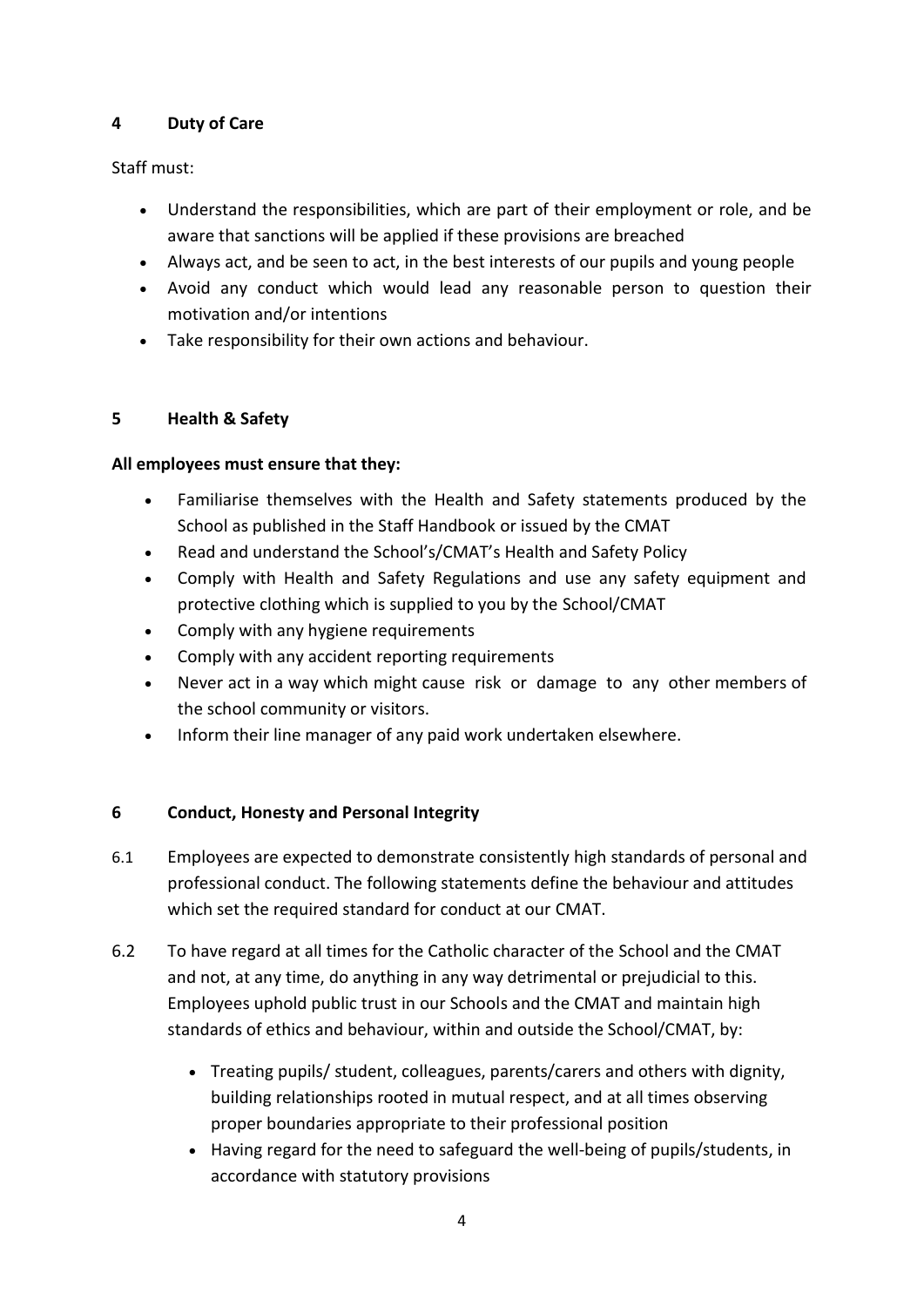- Showing tolerance of and respect for the rights of others
- Not undermining fundamental British values, including democracy, the rule of law, individual liberty and mutual respect, and tolerance of those with different faiths and beliefs
- Ensuring that personal beliefs are not expressed in ways which exploit pupils'/ students' vulnerability or might lead them to break the law.
- 6.3 Employees must have proper and professional regard for the ethos, policies and practices of our School/CMAT and maintain high standards in their own attendance and punctuality ensuring for example that they arrive at a time which enables them to begin their contracted hours promptly.
- 6.4 Staff must maintain the highest standards of honesty and integrity in their work. This includes the handling and claiming of money and the use of School/CMAT property and facilities.
- 6.5 All staff must comply with the provisions of the Bribery Act 2010. Under this act, a person may be guilty of an offence of bribery if they offer, promise or give financial advantage or other advantage to someone; or if the request, agree or accept, or receive a bribe from another person (see section 14 in this document 'Gifts and Hospitality' for further details).
- 6.5 The following are examples of behaviour that the CMAT will regard as unacceptable:
	- Using aggressive/offensive language or adopting an aggressive manner (for example by repeatedly shouting)
	- Telephoning people unnecessarily at home (for example by demanding work when someone is on sickness absence rather than making a welfare call to check how they are doing)
	- Ridiculing or demeaning others either in person or via Social Media
	- Spreading malicious gossip about others in their absence.
	- Discussing your own or someone's private life inappropriately.

This list in not exhaustive and is simply a guide to help individuals to consider their own behaviour and that of others.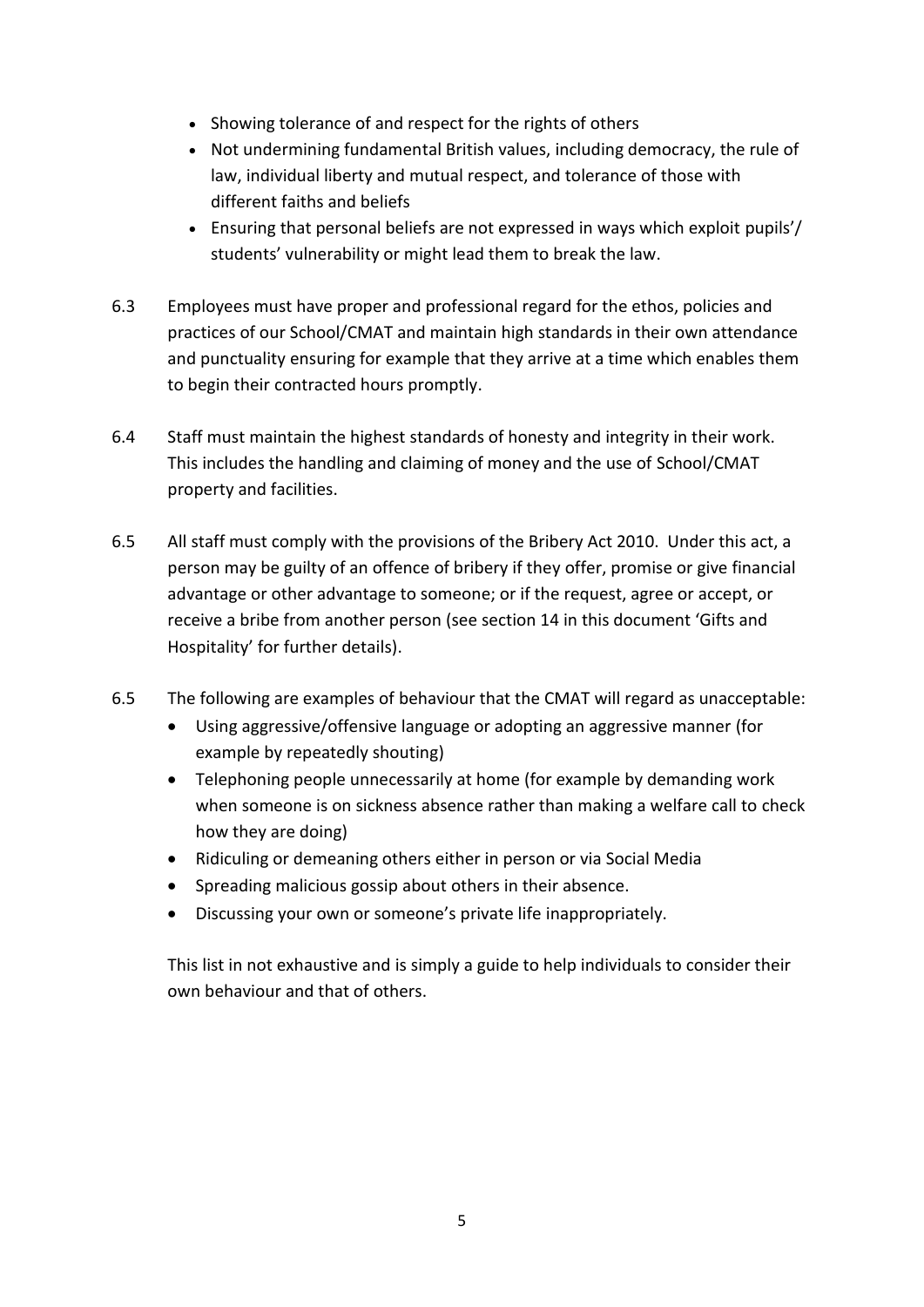# **7 Tackling Discrimination**

- 7.1 Employees are required to understand the types of discrimination and bullying that pupils/students and colleagues may be subject to. Employees are required to have read and understood our Anti-Bullying Policy.
- 7.2 Employees must not ignore any form of discrimination. This includes inappropriate jokes and banter. Employees must positively promote equality and diversity and inclusion at all times.
- 7.3 It is against the law to discriminate against anyone because of a 'protected characteristic'. These are listed below:
	- Age
	- Being married or in a civil partnership
	- Being pregnant or on maternity leave
	- Disability
	- Gender reassignment
	- Race, including colour, nationality, ethnic or national origin
	- Religion or belief
	- Sex/Gender
	- Sexual orientation

7.4 The CMAT will not tolerate any form of discrimination either direct or indirect on the grounds of protected characteristics and failure to comply with this may result in disciplinary action being taken against an employee or group of employees which could result in a formal sanction including dismissal.

# **8 Professional Boundaries and Relationships**

- 8.1 Employees in our CMAT are in a position of trust in relation to our pupils/students which means that the relationship between an employee and a student is not one of equals.
- 8.2 Employees must ensure that they avoid behaviour which might be misinterpreted by others. This includes any type of communication that they may have with pupils/students.
- 8.3 Employees must not make sexual remarks to any pupil/student or discuss their own or any other sexual relationships with, or in the presence of pupils/students. Any sexual behaviour by a member of staff towards any pupil/student is unacceptable and illegal.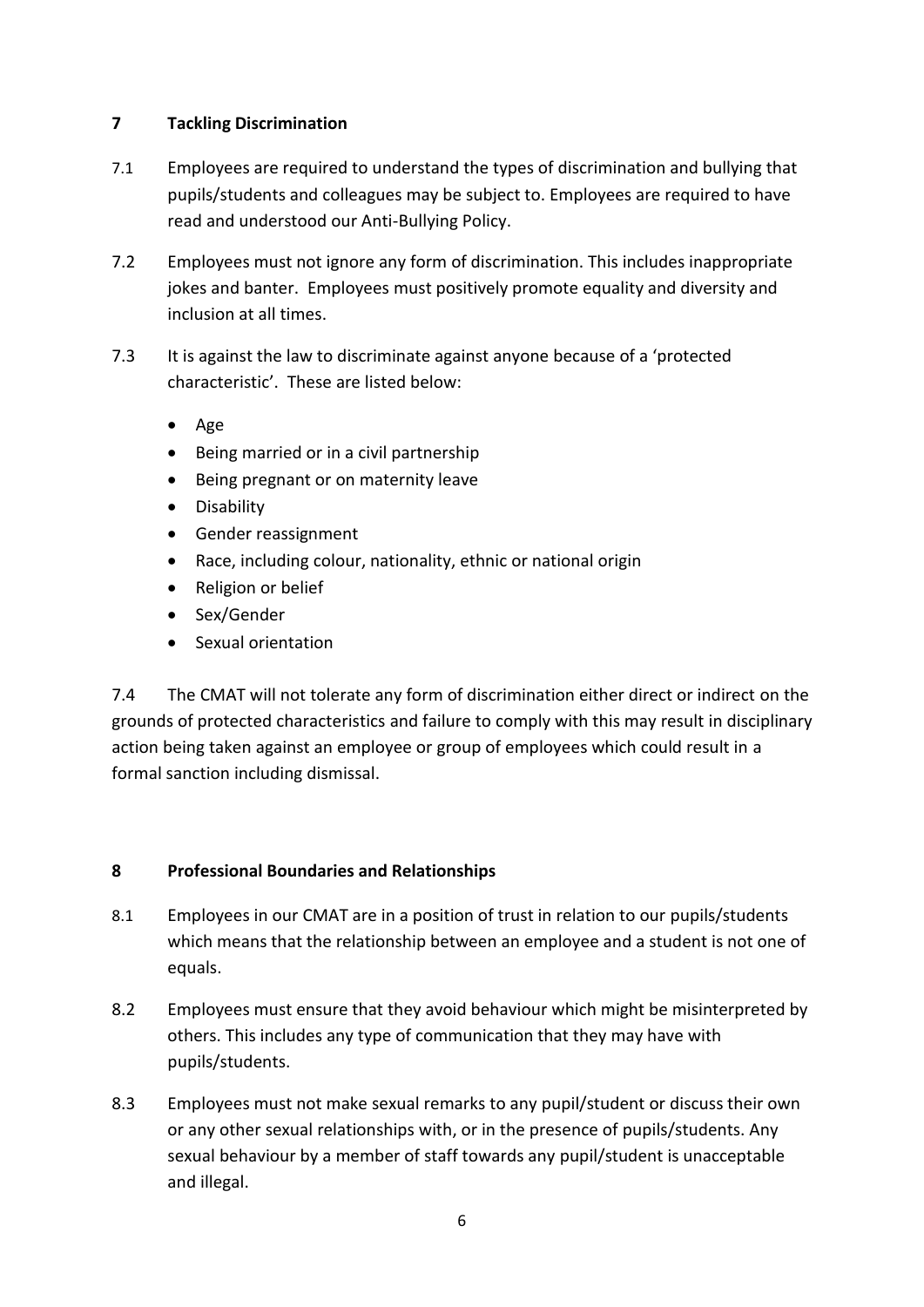- 8.4 Employees must ensure that professional boundaries are maintained at all times. This means that employees should not show favouritism to any pupil/student and should not allow pupils/students to engage in any type of behaviour that could be seen to be inappropriate. Pupils/Students are not employees' friends and should not be treated as such.
- 8.5 Employees should be aware that it is not uncommon for students to become strongly attracted to a member of staff or to develop an infatuation. If any member of staff becomes aware of an infatuation, this should be reported to Headteacher/SLT Line Leader immediately so that they can receive support on the most appropriate way to manage the situation.
- 8.6 For employees who are in a relationship with a colleague, parent or carer, or any other person associated with the School/CMAT we expect that they identify this to the Headteacher (CEO if employed in Central Team) and ensure that this does not create a conflict of interest or affect their professional judgement or responsibilities in any way.

#### **9 Confidentiality and protection of data**

- 9.1 Members of staff may have access to confidential information about pupils/students, colleagues or other matters relating to the School/CMAT. This could include personal and sensitive data, for example information about a pupil's/student's home life. Employees should never use this information to their own personal advantage, or to humiliate, intimidate or embarrass others. Employees should never disclose this information unless this is in the proper circumstances and with the proper authority.
- 9.2 If an employee is ever in doubt about what information can or can't be disclosed they should speak to the Headteacher/their Line Manager.
- 9.3 The School/CMAT holds and processes data that is protected under the Data Protection Act 1998. Employees are expected to comply with the School/CMAT's systems for collecting, storing and using data. If any employee becomes aware that data is at risk of compromise or loss, or has been compromised or lost they must report it immediately to the Headteacher or, in the case of a centrally based CMAT role, their Line Manager.
- 9.4 Employees must ensure that they have read and understood all of our polices that relate to data including our IT policies.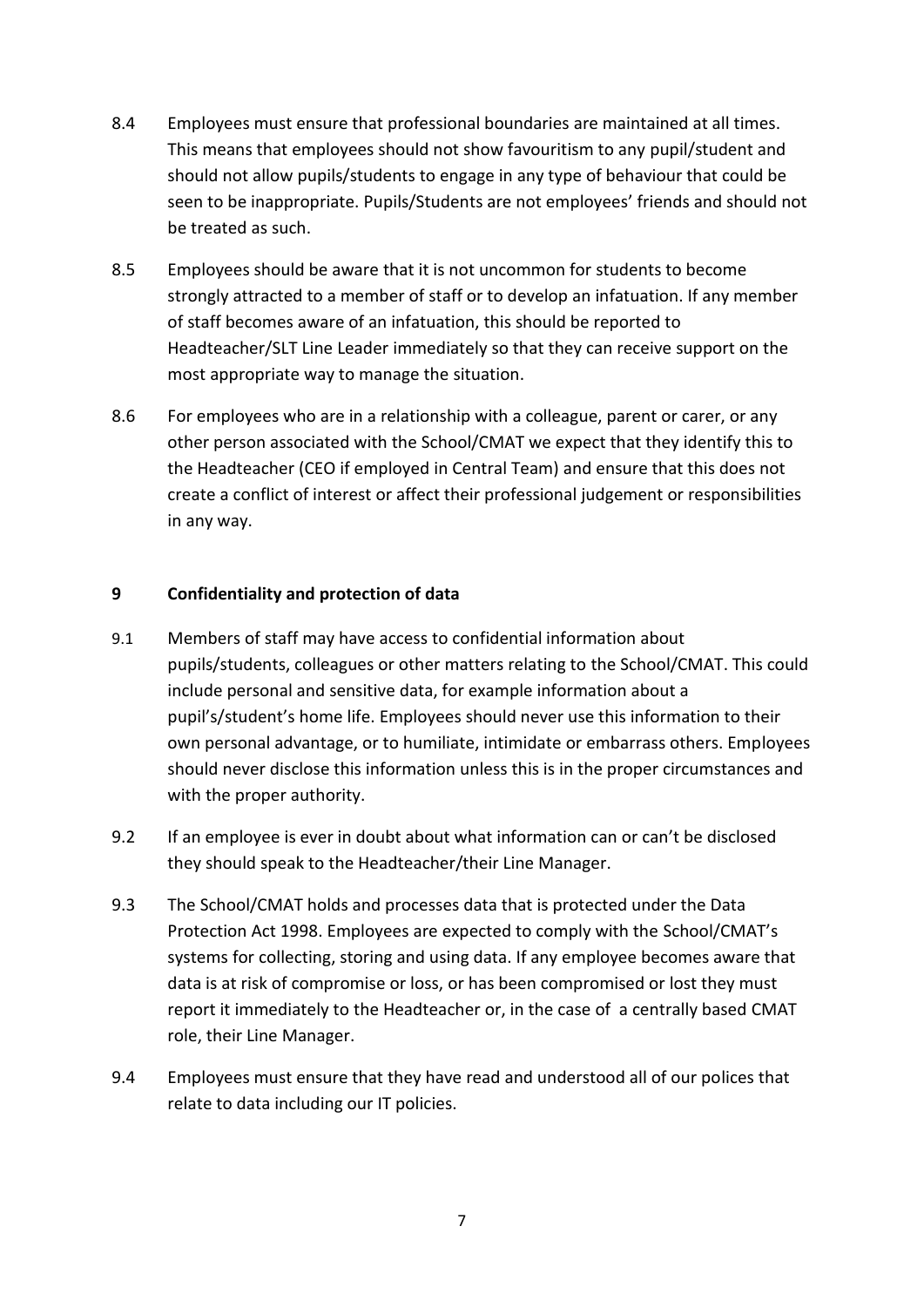#### **10 Physical contact with pupils/students**

- 10.1 There are occasions when it is entirely appropriate and proper for staff to have physical contact with pupils/students. Employees must ensure that they only do so in ways that are appropriate to their professional role and in response to the pupil's/student's needs at the time. This should be of limited duration and appropriate to the age, stage of development, gender and background of the pupil/student. Employees should always be able to explain why they have made physical contact with a pupil/student. Employees should ensure that they have read and understood our Physical Contact Policy.
- 10.2 There may also be occasions where a pupil/student is in distress and needs comfort and reassurance which may include age appropriate physical contact. If an employee is in this position then they should consider the way in which they offer comfort, ensuring that it is not open to misinterpretation and is always reported to the Designated Safeguarding Lead/Headteacher.
- 10.3 Staff may legally physically intervene with pupils/students to prevent them from committing a crime, injuring themselves or others, causing damage to property, engaging in behaviour prejudicial to good order and to maintain good order and discipline. Physical force should never be used as a form of punishment.
- 10.4 Sexual contact, including grooming patterns of behaviour, with pupils/students is unlawful and unacceptable in all circumstances.

#### **11 Social contact with pupils/students**

- 11.1 Employees should not establish or seek to establish social contact, via any channels (including social media), with pupils/students for the purposes of securing a friendship or to pursue or strengthen a relationship and should read and understand the Social Media Policy. Employees should use their work provided equipment only for communicating electronically with pupils/students. If there are any circumstances in which an employee has had to provide their personal contact details, including phone numbers, email address etc., to any pupil/student then they should report this to the Designated Safeguarding Lead/Headteacher.
- 11.2 The School/CMAT's advice to staff is not to connect to pupils/students via social media or other communication channels unless this is for professional purposes and that the employee can demonstrate that this is the case.
- 11.3 Our School/CMAT is part of our community and we recognise that, as members of the community, employees will come into contact with pupils/students outside of the School/CMAT. We expect staff to use their professional judgement in such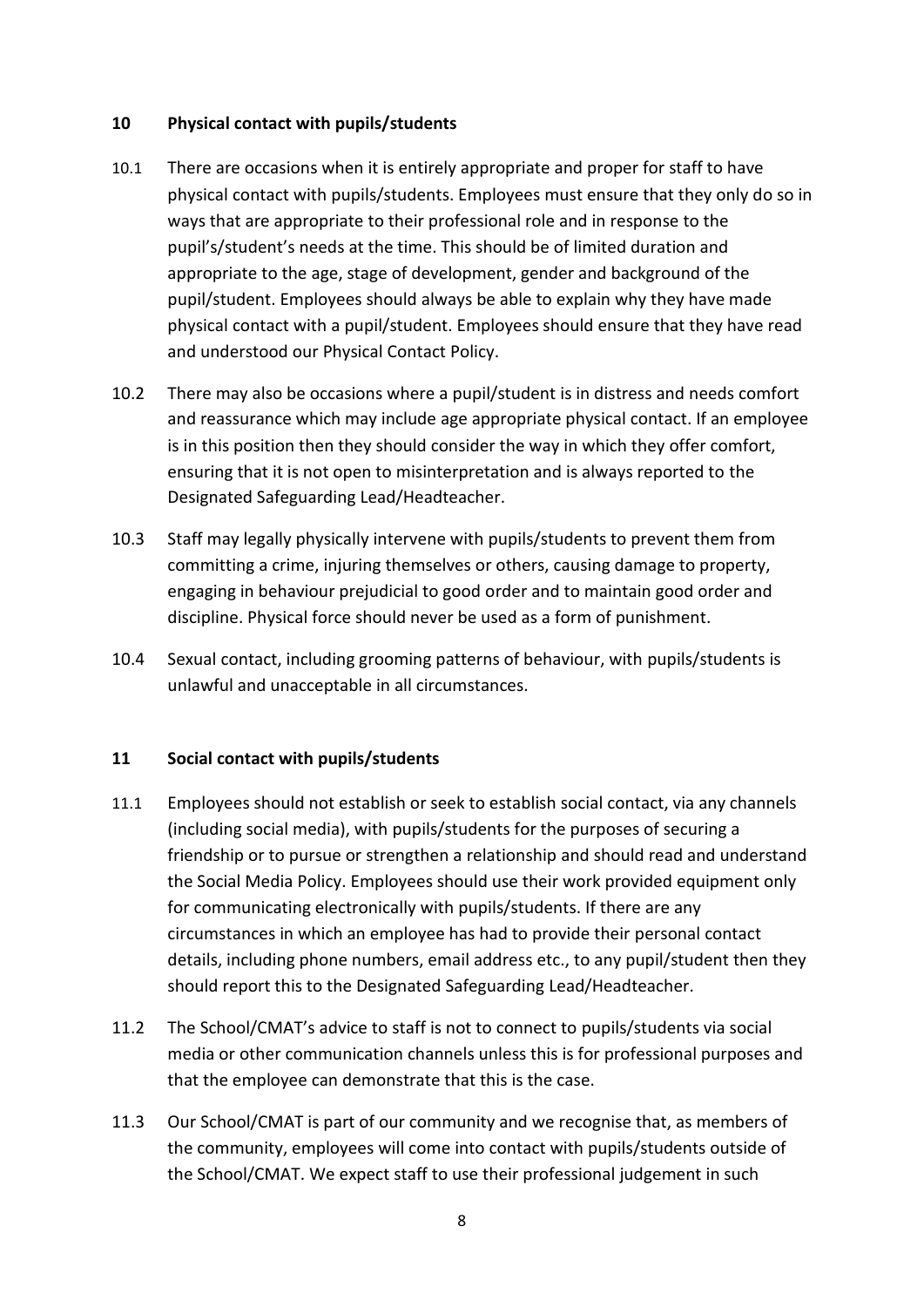situations and to report to the Headteacher any contact that they have had with a pupil/student, outside of school, that they are concerned about or that could be misinterpreted by others.

# **12 Working one to one with pupils/students**

There will be times where an employee is working one to one with a pupil/student and this is acceptable. Employees need to understand that this means that they may be more vulnerable to allegations being made against them. Therefore it is important that employees:

- Avoid meeting on a one to one basis in secluded areas
- Ensure that the door to the room is open or that there is visual access into the room
- Inform a colleague or line manager of the meeting, preferably beforehand
- Reports to their line manager if the pupil/student becomes distressed or angry.

# **13 Dress and appearance**

Working in our School/CMAT employees are role models to our pupils/students and how they present themselves is important. Our expectation is that staff are decently, appropriately and professionally dressed in work at all times. We do not permit the wearing of clothes that are revealing, allow underwear to be seen, have offensive, political or other contentious logos or writing, or are ripped or torn at any times. Tattoos should not be visible. If an employee is unsure whether any item of clothing is inappropriate then they should not wear it to work. Employees can always speak to their line manager if they are unsure. Where we identify that an employee is wearing clothing that we do not find acceptable they will be informed.

# **14 Gifts and hospitality**

- 14.1 Staff should not give gifts to pupils/students unless this is part of a recognised practice in line with our behaviour policy.
- 14.2 Any gifts, rewards or entertainment received or offered from clients, public officials, suppliers or other business contacts or associates of the School/CMAT should be reported immediately to the Headteacher or, in the case of the Central team, the Finance Director. This reporting requirement does not include small 'one off' token gifts from pupils/students/parents for example at the end of the term or year.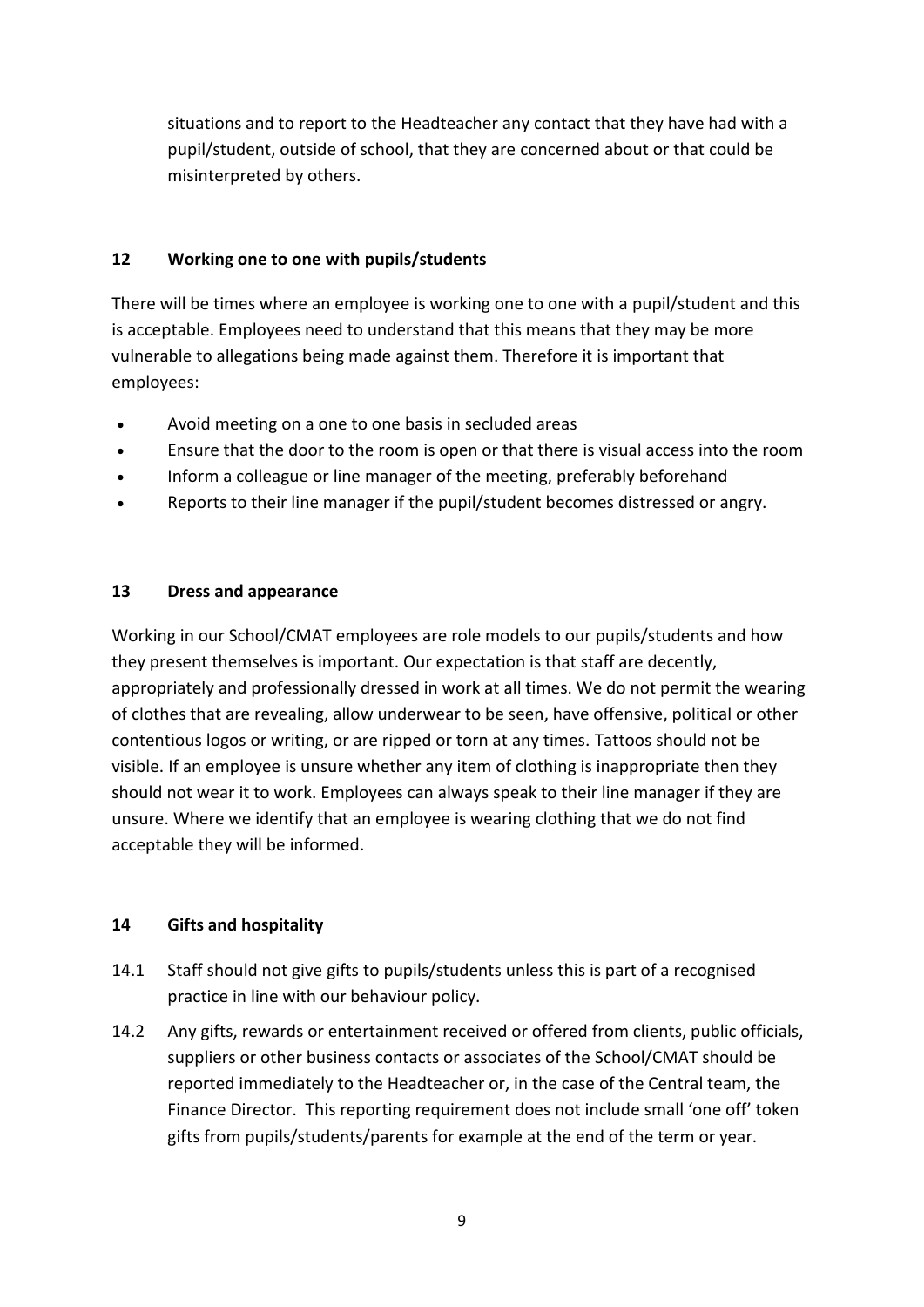14.3 As a general rule, only small tokens of appreciation, such as flowers or a bottle of wine, may be retained by employees.

## **15 Keeping within the law**

- 15.1 Staff are expected to operate within the law. Unlawful or criminal behaviour, at work or outside work, may lead to disciplinary action, including dismissal, being taken. However, being investigated by the police, receiving a caution or being charged will not automatically mean that an employee's employment is at risk.
- 15.2 Employees must ensure that they:
	- Uphold the law at work
	- Never commit a crime away from work which could damage public confidence in them or the School/CMAT, or which makes them unsuitable for the work they do. This includes, for example:
		- o submitting false or fraudulent claims to public bodies (for example, income support, housing or other benefit claims)
		- o sexual offences which will render them unfit to work with children or vulnerable adults
		- o crimes of violence
		- o possession or use of illegal drugs
		- o crimes of dishonesty which render them unfit to hold a position of trust.
		- o breaching copyright on computer software or published documents
	- Write and tell the Headteacher (Chair of Governors if they are the Headteacher) or, if they work in the Central CMAT team, the CEO immediately if they are questioned by the police, charged with, or convicted of, any crime whilst they are employed at the School/CMAT (this includes anything which may have occurred outside of their working hours). The Headteacher and/or CEO/Directors will then need to consider whether this charge or conviction damages public confidence in the School/CMAT, could affect the employee's suitability to work with children or in any way makes the employee unsuitable to carry out their duties. Failure to disclose information may result in disciplinary action which could lead to dismissal.
- 15.3 Staff in posts covered by the disqualification requirement under the Childcare Act 2006 (as amended by the 2018 guidance) must still comply with the requirement to disclose offences relevant to themselves and to keep this information up to date throughout the year.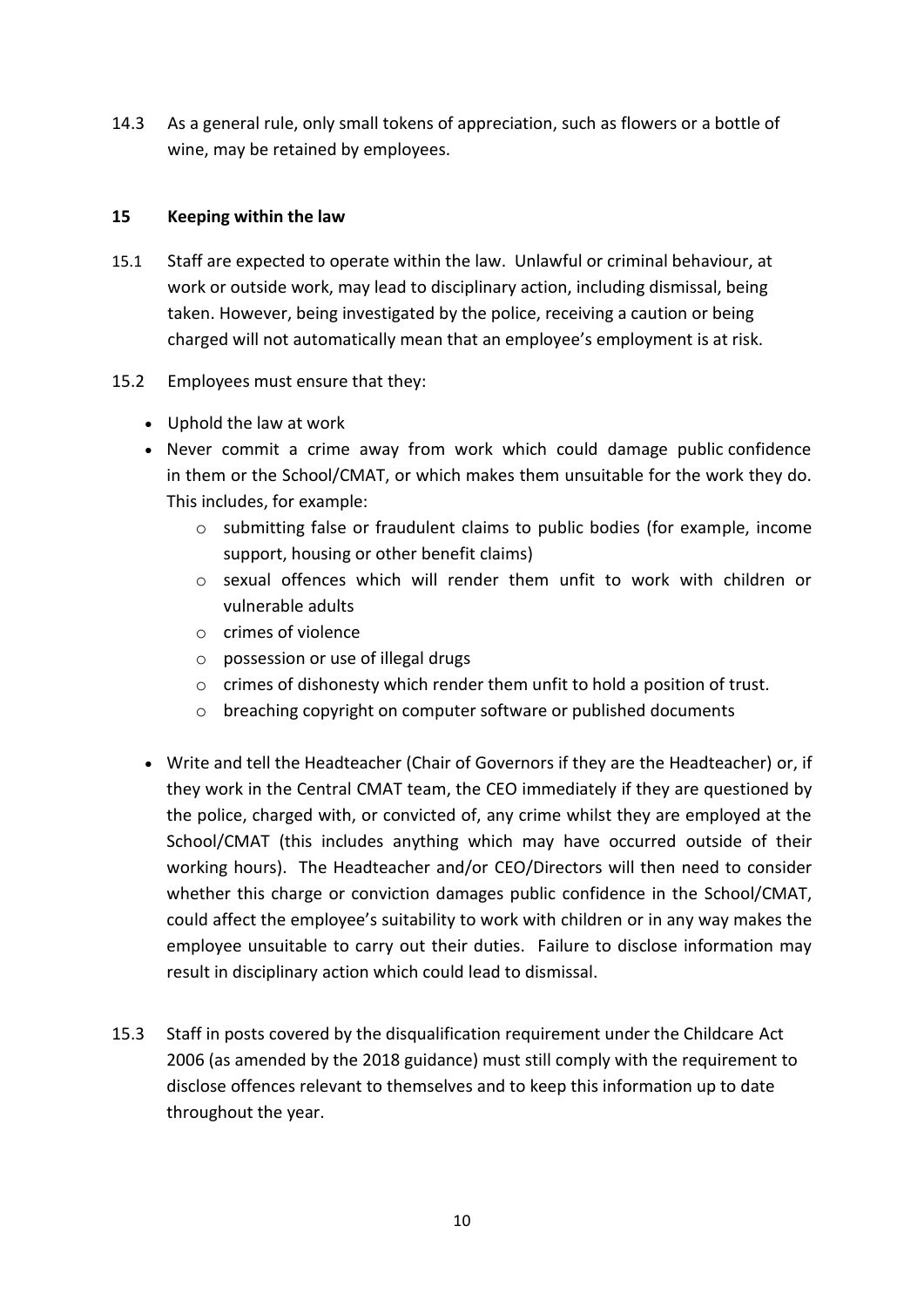#### **16 Conduct outside of work and at work related functions**

- 16.1 Unlike some other forms of employment, working at our School/CMAT means that an employee's conduct outside of work could have an impact on their role.
- 16.2 Keeping Children Safe in Education 2021 places a duty on the employer to manage an allegation "that might indicate a person would pose a risk of harm" if a person working in the CMAT has:

"behaved or may have behaved in a way that indicates they may not be suitable to work with children"

All staff working in our schools or the Central Team must be mindful of the above and ensure that no element of their conduct either inside or outside of work could expose them to such an allegation.

- 16.3 Staff must also ensure that they do not engage in conduct outside work which could seriously damage the reputation and standing of the School/CMAT or the employee's own reputation or the reputation of other members of the School/CMAT community. Employees should be aware that any conduct that we become aware of that could impact on their role within the School/CMAT or affect the School/CMAT's reputation may be addressed under our disciplinary procedure. This includes also conduct via a variety of methods of communication such as social media, word of mouth, written, phone and text.
- 16.4 Employees are required to demonstrate responsible behaviour at work-related functions and work-related social events that take place outside normal work hours and to act in a way that will not have a detrimental effect on our reputation.
- 16.5 You must notify the School/CMAT immediately if any situation happens outside your work at the School/CMAT which could be relevant to the CMAT as your employer under clauses 16.2, 16,3 or 16.4.
- 16.6 Behaviour or activities that have the potential to make employees unsuitable for the role they are employed to perform will dealt with the Disciplinary Policy.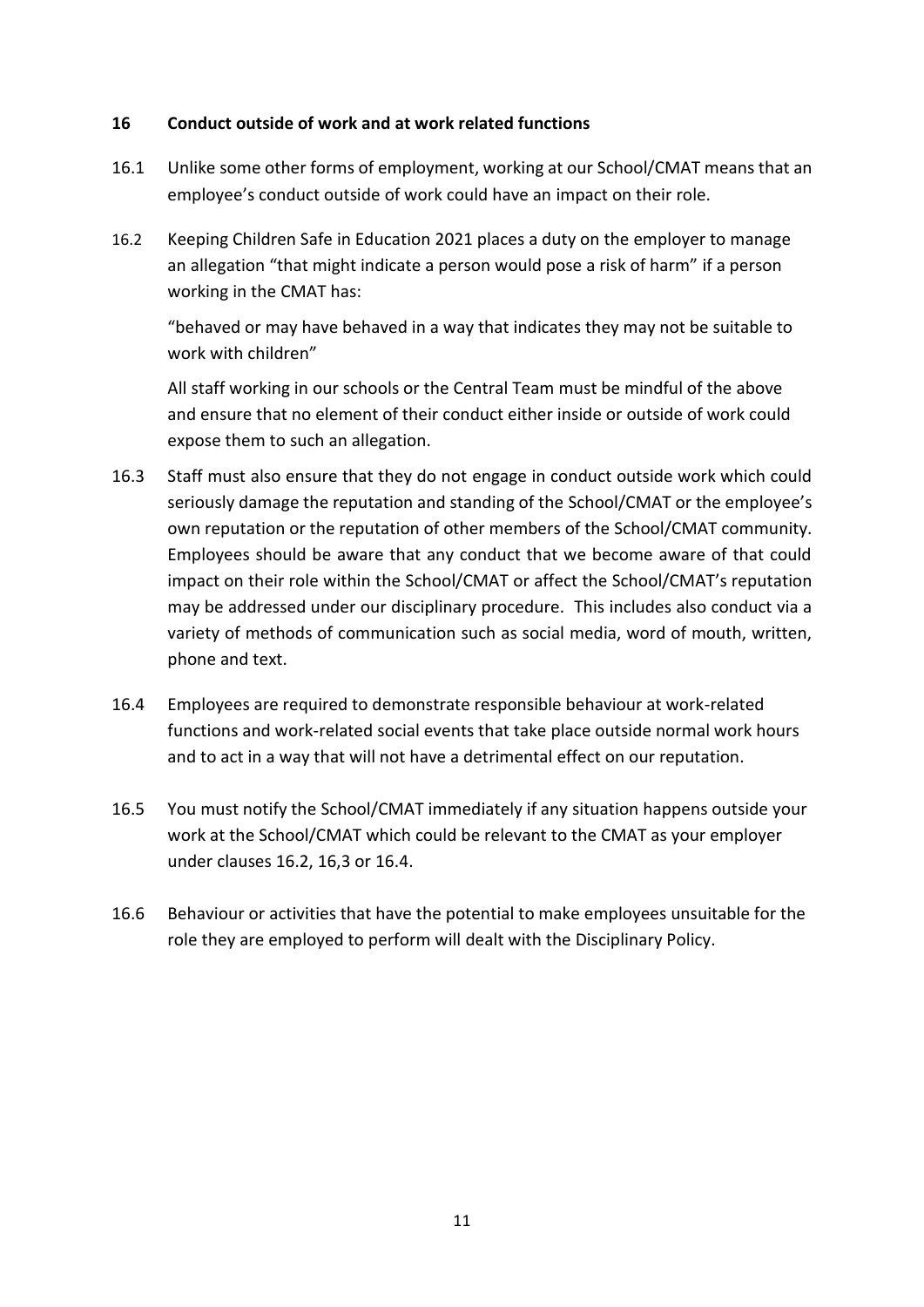# **17 Low Level Concerns – 'Keeping Children Safe in Education' September 2021**

- 17.1 As part of the CMAT's commitment to safeguarding, all employees are expected to observe professional boundaries at all times and to be mindful of not engaging in behaviour which could be classed as a 'low level concern' under Keeping Children Safe in Education (September 2021).
- 17.2 KCSIE (September 2021) defines a low level concern is "any concern no matter how small, and even if no more than causing a sense of unease or a 'nagging doubt' - that an adult working in or on behalf of the school or college may have acted in a way that:

• is inconsistent with the staff Code of Conduct, including inappropriate conduct outside of work that raises safeguarding concerns, and

• does not meet the allegations threshold or is otherwise not considered serious enough to consider a referral to the LADO.

- 17.3 However KSCIE states that this does not mean that a 'low level concern' is insignificant and therefore appropriate follow up action will be taken by the CMAT as necessary.
- 17.4 KSCIE states that examples of such behaviour could include, but are not limited to:
	- being over friendly with children;
	- having favourites;
	- taking photographs of children on their mobile phone;
	- engaging with a child on a one-to-one basis in a secluded area or behind a closed door; or,
	- using inappropriate sexualised, intimidating or offensive language.
- 17.5 As part of the School/CMAT commitment to safeguarding, all employees must also comply with the CMAT requirement that any such concerns about adults working at a CMAT School or in the Central Team (including supply teachers, volunteers and contractors) are reported promptly to the DSL (or CEO for Central Team).
- 17.6 A link to 'Keeping Children Safe in Education' is provided at section 3.3 above and further information about low level concerns is given in KCSIE paragraphs 407-426.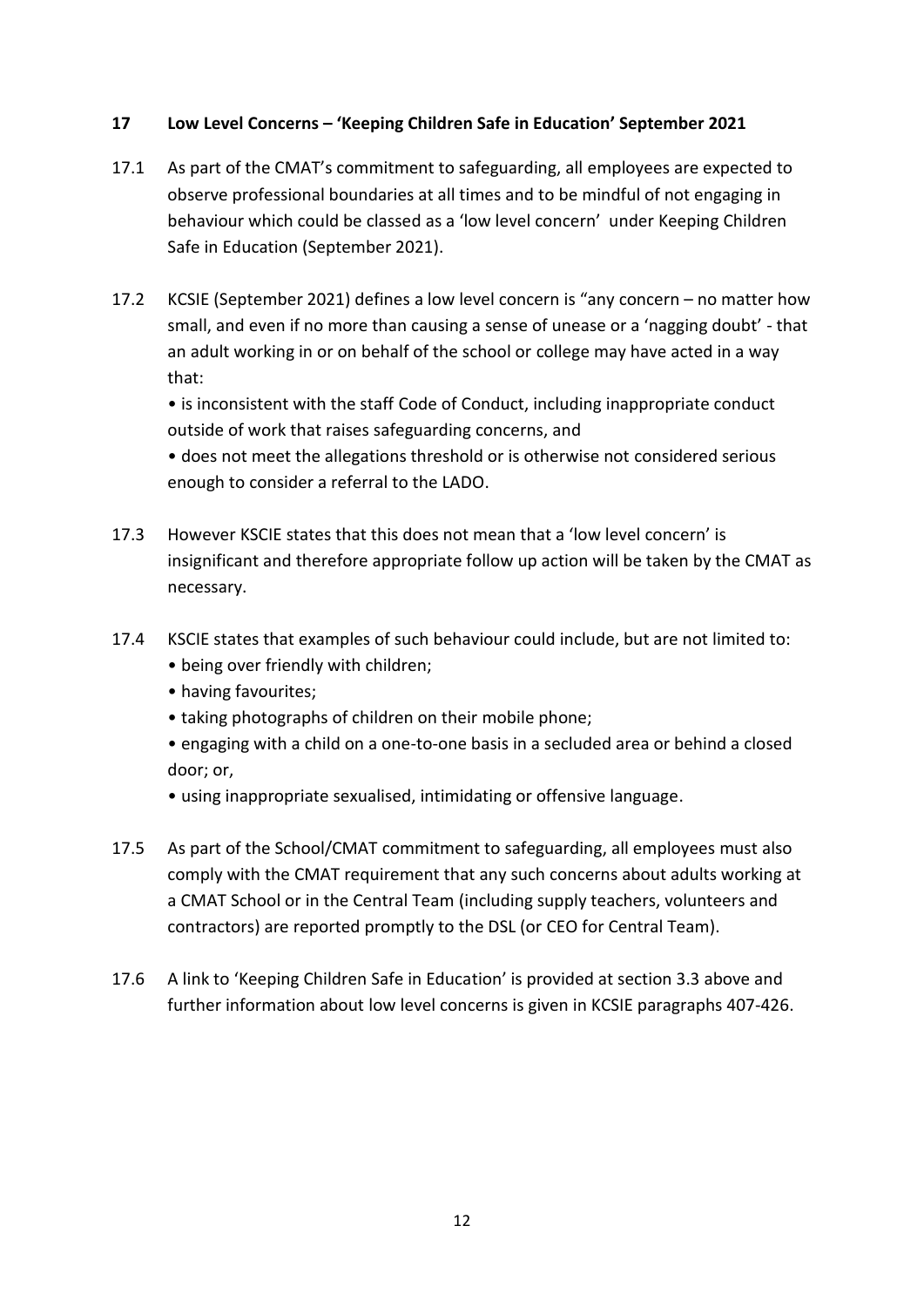### **18 Undertaking additional employment**

- 18.1 No personal business activity or outside work of any sort maybe undertaken by employees during their normal working hours for the School/CMAT. However during other times, the CMAT will not unreasonably preclude any of its employees from undertaking additional employment but such employment must not conflict with, or be detrimental to, the School's/CMAT's interests and the health and safety of the employee.
- 18.2 If such additional employment is undertaken, no School/CMAT equipment, accommodation or resources may be used in connection with these activities.

#### **19 Personal use of Social media**

- 19.1 Staff must be especially careful when using Social Media not to engage in conduct outside work which could damage the reputation and standing of the School/CMAT. The term 'Social Media' may include (but is not limited to) blogs, social networking sites, forums, bulletin boards, online gaming, video/phots sharing sites, chatrooms and instant messenger.
- 19.2 The following are examples of the personal use of Social Media that the CMAT will regard as unacceptable:
	- Publishing or forwarding material which could be deemed to undermine the Catholic ethos of the CMAT
	- Publishing or forwarding material which may be considered discriminatory on the grounds of a Protected Characteristic (see section 7.3) or which is contrary to the duty to positively promote equality and diversity and inclusion at all times. This includes, but is not limited to, material of a racist or sexist nature or material which seeks demean or threaten those with a particular religious belief or which could be considered to ridicule or be hurtful to those with a disability.
	- Publishing or forwarding material (including pictures and messages) that may be considered threatening, hurtful, demeaning or defamatory to others
	- Discussing your own or someone's private life inappropriately online.

This list in not exhaustive and is simply a guide to help individuals to consider their own behaviour and that of others

19.3 Failure to meet the expected standard of behaviour in the personal use of Social Media may result in disciplinary action, which could lead to a formal sanction including dismissal